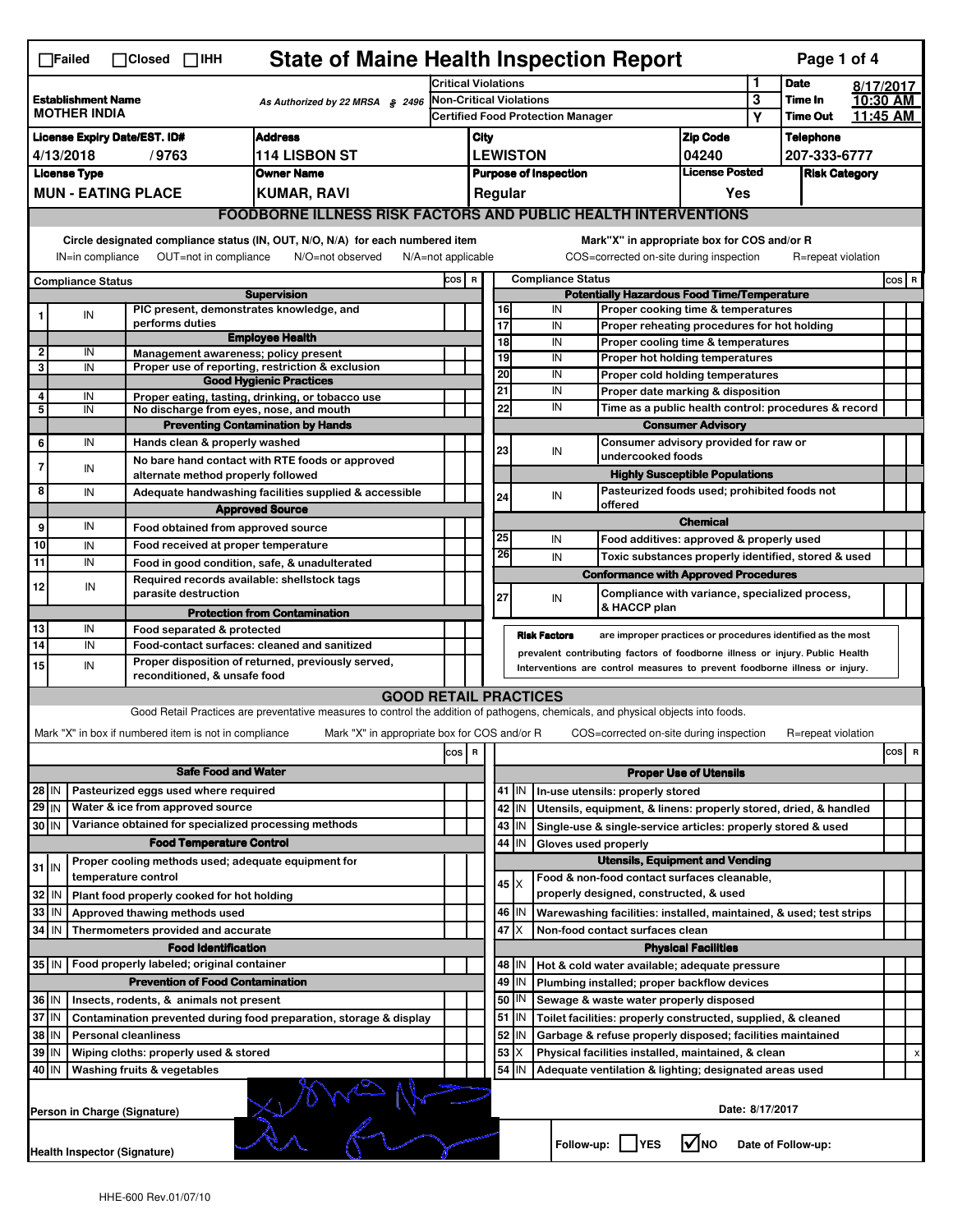|                                                    | Page 2 of 4                     |  |                                 |              |                   |                                  |  |  |  |  |
|----------------------------------------------------|---------------------------------|--|---------------------------------|--------------|-------------------|----------------------------------|--|--|--|--|
| <b>Establishment Name</b><br><b>MOTHER INDIA</b>   |                                 |  | As Authorized by 22 MRSA        |              | \$2496            | Date 8/17/2017                   |  |  |  |  |
| License Expiry Date/EST. ID#<br>/9763<br>4/13/2018 | <b>Address</b><br>114 LISBON ST |  | City / State<br><b>LEWISTON</b> | /ME          | Zip Code<br>04240 | <b>Telephone</b><br>207-333-6777 |  |  |  |  |
| <b>Temperature Observations</b>                    |                                 |  |                                 |              |                   |                                  |  |  |  |  |
| Location                                           | <b>Temperature</b>              |  |                                 | <b>Notes</b> |                   |                                  |  |  |  |  |
| sandwich bar                                       | 40                              |  |                                 |              |                   |                                  |  |  |  |  |
| hot water                                          | 120 plus                        |  |                                 |              |                   |                                  |  |  |  |  |
| cooler                                             | 37                              |  |                                 |              |                   |                                  |  |  |  |  |
| rinse cycle                                        | 188                             |  |                                 |              |                   |                                  |  |  |  |  |
| rice hot holding                                   | $165+$                          |  |                                 |              |                   |                                  |  |  |  |  |
| wash cycle                                         | 165                             |  |                                 |              |                   |                                  |  |  |  |  |
| cooler                                             | 38                              |  |                                 |              |                   |                                  |  |  |  |  |



**Date: 8/17/2017**

**Health Inspector (Signature)**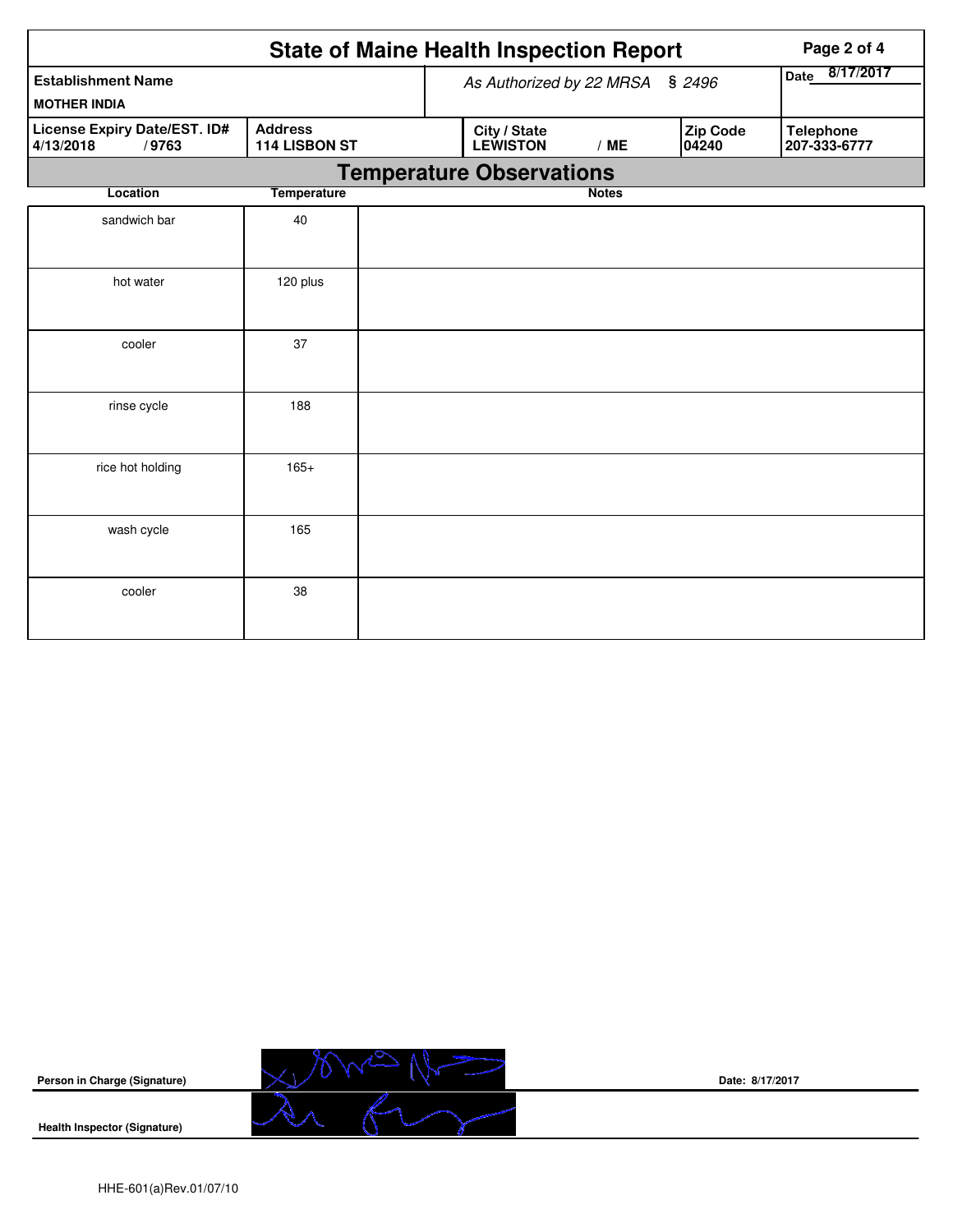|                                                                                                                                                                                                                                              | Page 3 of 4                                                  |                                 |           |                          |                          |  |  |  |
|----------------------------------------------------------------------------------------------------------------------------------------------------------------------------------------------------------------------------------------------|--------------------------------------------------------------|---------------------------------|-----------|--------------------------|--------------------------|--|--|--|
| <b>Establishment Name</b>                                                                                                                                                                                                                    |                                                              |                                 |           |                          | 8/17/2017<br><b>Date</b> |  |  |  |
| <b>MOTHER INDIA</b>                                                                                                                                                                                                                          |                                                              |                                 |           |                          |                          |  |  |  |
| License Expiry Date/EST. ID#<br>4/13/2018<br>/9763                                                                                                                                                                                           | <b>Address</b><br><b>114 LISBON ST</b>                       | City / State<br><b>LEWISTON</b> | <b>ME</b> | <b>Zip Code</b><br>04240 |                          |  |  |  |
| <b>Observations and Corrective Actions</b>                                                                                                                                                                                                   |                                                              |                                 |           |                          |                          |  |  |  |
| Violations cited in this report must be corrected within the time frames below, or as stated in sections<br>8-405.11 and 8-406.11 of the Food Code                                                                                           |                                                              |                                 |           |                          |                          |  |  |  |
| 45: 4-101.11. (C): N: Materials that are used in the construction of utensils or food-contact surfaces of equipment allow the migration of deleterious<br>substances or impart colors, odors, or tastes to food under normal use conditions. |                                                              |                                 |           |                          |                          |  |  |  |
| INSPECTOR NOTES: replace rusty screw ice machine                                                                                                                                                                                             |                                                              |                                 |           |                          |                          |  |  |  |
|                                                                                                                                                                                                                                              | 47: 4-601.11.(C): C: Nonfood contact surfaces are not clean. |                                 |           |                          |                          |  |  |  |
| INSPECTOR NOTES: clean exterior of range                                                                                                                                                                                                     |                                                              |                                 |           |                          |                          |  |  |  |

53: 6-201.11: N: Floors, walls, and ceilings are not smooth and easily cleanable.

INSPECTOR NOTES: paint walls and remove old caulking from edges of floors and recaulk

53: 6-501.12: N: The physical facilities are not clean.

INSPECTOR NOTES: clean under equipment and all floor edges



**Date: 8/17/2017**